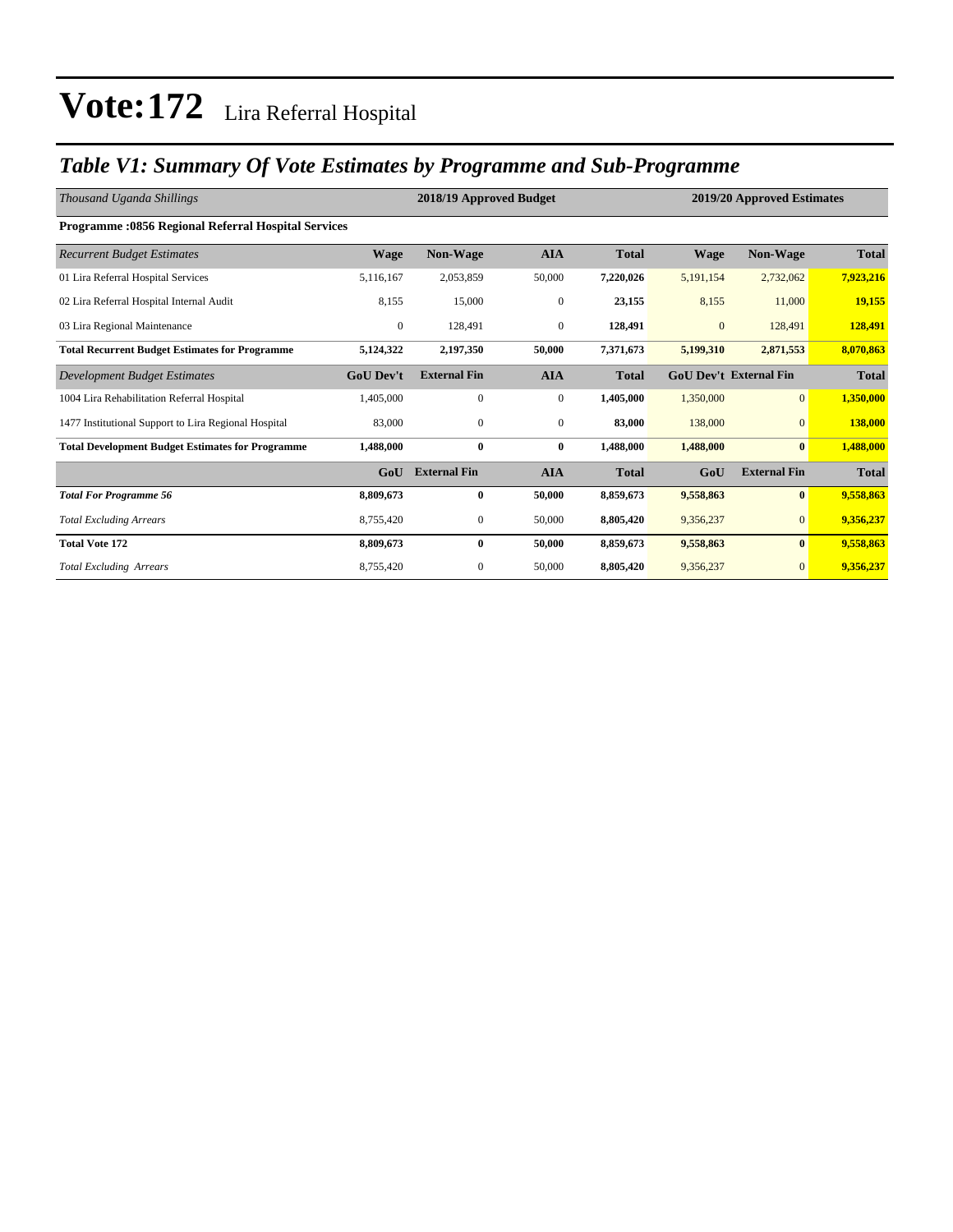### *Table V2: Summary Vote Estimates by Item*

| Thousand Uganda Shillings                                   |           | 2018/19 Approved Budget |          |                  |           | 2019/20Approved Estimates |              |
|-------------------------------------------------------------|-----------|-------------------------|----------|------------------|-----------|---------------------------|--------------|
|                                                             | GoU       | <b>External Fin</b>     | AIA      | Total            | GoU       | <b>External Fin</b>       | <b>Total</b> |
| <b>Employees, Goods and Services (Outputs Provided)</b>     | 7,267,420 | $\bf{0}$                | 50,000   | 7,317,420        | 7,868,237 | $\bf{0}$                  | 7,868,237    |
| 211101 General Staff Salaries                               | 5,124,322 | $\bf{0}$                | $\bf{0}$ | 5,124,322        | 5,199,310 | $\bf{0}$                  | 5,199,310    |
| 211103 Allowances (Inc. Casuals, Temporary)                 | 74,414    | $\bf{0}$                | 35,000   | 109,414          | 148,500   | $\bf{0}$                  | 148,500      |
| 212102 Pension for General Civil Service                    | 466,427   | $\bf{0}$                | $\bf{0}$ | 466,427          | 587,027   | $\bf{0}$                  | 587,027      |
| 213001 Medical expenses (To employees)                      | 6,000     | $\bf{0}$                | $\bf{0}$ | 6,000            | 8,000     | $\bf{0}$                  | 8,000        |
| 213002 Incapacity, death benefits and funeral expenses      | 5,000     | $\bf{0}$                | $\bf{0}$ | 5,000            | 4,000     | $\bf{0}$                  | 4,000        |
| 213004 Gratuity Expenses                                    | 630,783   | $\bf{0}$                | $\bf{0}$ | 630,783          | 657,613   | $\bf{0}$                  | 657,613      |
| 221001 Advertising and Public Relations                     | 6,000     | $\bf{0}$                | $\bf{0}$ | 6,000            | 2,400     | $\bf{0}$                  | 2,400        |
| 221002 Workshops and Seminars                               | 33,491    | $\bf{0}$                | $\bf{0}$ | 33,491           | 31,204    | $\bf{0}$                  | 31,204       |
| 221003 Staff Training                                       | 18,000    | $\bf{0}$                | $\bf{0}$ | 18,000           | 24,000    | $\bf{0}$                  | 24,000       |
| 221006 Commissions and related charges                      | 20,000    | $\bf{0}$                | $\bf{0}$ | 20,000           | 20,000    | $\bf{0}$                  | 20,000       |
| 221007 Books, Periodicals & Newspapers                      | 2,400     | $\bf{0}$                | $\bf{0}$ | 2,400            | 1,500     | $\bf{0}$                  | 1,500        |
| 221008 Computer supplies and Information Technology<br>(TT) | 0         | $\bf{0}$                | $\bf{0}$ | $\bf{0}$         | 10,000    | $\bf{0}$                  | 10,000       |
| 221009 Welfare and Entertainment                            | 28,000    | $\bf{0}$                | $\bf{0}$ | 28,000           | 28,000    | $\bf{0}$                  | 28,000       |
| 221010 Special Meals and Drinks                             | 16,000    | $\bf{0}$                | $\bf{0}$ | 16,000           | 16,000    | $\bf{0}$                  | 16,000       |
| 221011 Printing, Stationery, Photocopying and Binding       | 43,500    | $\bf{0}$                | $\bf{0}$ | 43,500           | 42,540    | $\bf{0}$                  | 42,540       |
| 221012 Small Office Equipment                               | 3,896     | $\bf{0}$                | $\bf{0}$ | 3,896            | 3,600     | $\bf{0}$                  | 3,600        |
| 221016 IFMS Recurrent costs                                 | 8,000     | $\bf{0}$                | $\bf{0}$ | 8,000            | 6,000     | $\bf{0}$                  | 6,000        |
| 221020 IPPS Recurrent Costs                                 | 10,000    | $\bf{0}$                | $\bf{0}$ | 10,000           | 8,000     | $\bf{0}$                  | 8,000        |
| 222001 Telecommunications                                   | 10,000    | $\bf{0}$                | $\bf{0}$ | 10,000           | 8,960     | $\bf{0}$                  | 8,960        |
| 222002 Postage and Courier                                  | 100       | $\bf{0}$                | $\bf{0}$ | 100              | 70        | $\bf{0}$                  | 70           |
| 222003 Information and communications technology<br>(ICT)   | 4,000     | $\bf{0}$                | $\bf{0}$ | 4,000            | $\bf{0}$  | $\bf{0}$                  | $\bf{0}$     |
| 223001 Property Expenses                                    | 16,000    | $\bf{0}$                | $\bf{0}$ | 16,000           | 12,000    | $\bf{0}$                  | 12,000       |
| 223003 Rent – (Produced Assets) to private entities         | 12,000    | $\bf{0}$                | $\bf{0}$ | 12,000           | 8,000     | $\bf{0}$                  | 8,000        |
| 223004 Guard and Security services                          | 6,000     | $\bf{0}$                | $\bf{0}$ | 6,000            | 6,000     | $\bf{0}$                  | 6,000        |
| 223005 Electricity                                          | 135,000   | 0                       | $\bf{0}$ | 135,000          | 234,000   | $\bf{0}$                  | 234,000      |
| 223006 Water                                                | 176,000   | $\bf{0}$                | $\bf{0}$ | 176,000          | 326,000   | $\bf{0}$                  | 326,000      |
| 223007 Other Utilities- (fuel, gas, firewood, charcoal)     | 6,000     | $\bf{0}$                | $\bf{0}$ | 6,000            | 2,000     | $\bf{0}$                  | 2,000        |
| 224001 Medical Supplies                                     | $\bf{0}$  | $\bf{0}$                | $\bf{0}$ | $\boldsymbol{0}$ | 20,000    | $\bf{0}$                  | 20,000       |
| 224004 Cleaning and Sanitation                              | 120,000   | 0                       | 15,000   | 135,000          | 120,000   | $\bf{0}$                  | 120,000      |
| 224005 Uniforms, Beddings and Protective Gear               | 15,000    | $\bf{0}$                | $\bf{0}$ | 15,000           | 16,842    | $\bf{0}$                  | 16,842       |
| 225001 Consultancy Services- Short term                     | 2,000     | $\bf{0}$                | $\bf{0}$ | 2,000            | 12,000    | $\bf{0}$                  | 12,000       |
| 226002 Licenses                                             | 5,000     | $\bf{0}$                | $\bf{0}$ | 5,000            | 6,000     | $\bf{0}$                  | 6,000        |
| 227001 Travel inland                                        | 21,000    | $\bf{0}$                | $\bf{0}$ | 21,000           | 14,000    | $\bf{0}$                  | 14,000       |
| 227002 Travel abroad                                        | 4,000     | 0                       | $\bf{0}$ | 4,000            | 2,000     | $\bf{0}$                  | 2,000        |
| 227004 Fuel, Lubricants and Oils                            | 132,086   | $\bf{0}$                | $\bf{0}$ | 132,086          | 175,426   | $\bf{0}$                  | 175,426      |
| 228001 Maintenance - Civil                                  | 10,000    | $\bf{0}$                | $\bf{0}$ | 10,000           | 12,000    | $\bf{0}$                  | 12,000       |
| 228002 Maintenance - Vehicles                               | 27,000    | $\bf{0}$                | $\bf{0}$ | 27,000           | 23,000    | $\bf{0}$                  | 23,000       |
| 228003 Maintenance – Machinery, Equipment &<br>Furniture    | 60,000    | $\bf{0}$                | $\bf{0}$ | 60,000           | 64,246    | $\bf{0}$                  | 64,246       |
| 228004 Maintenance - Other                                  | 10,000    | $\boldsymbol{0}$        | $\bf{0}$ | 10,000           | 8,000     | $\bf{0}$                  | 8,000        |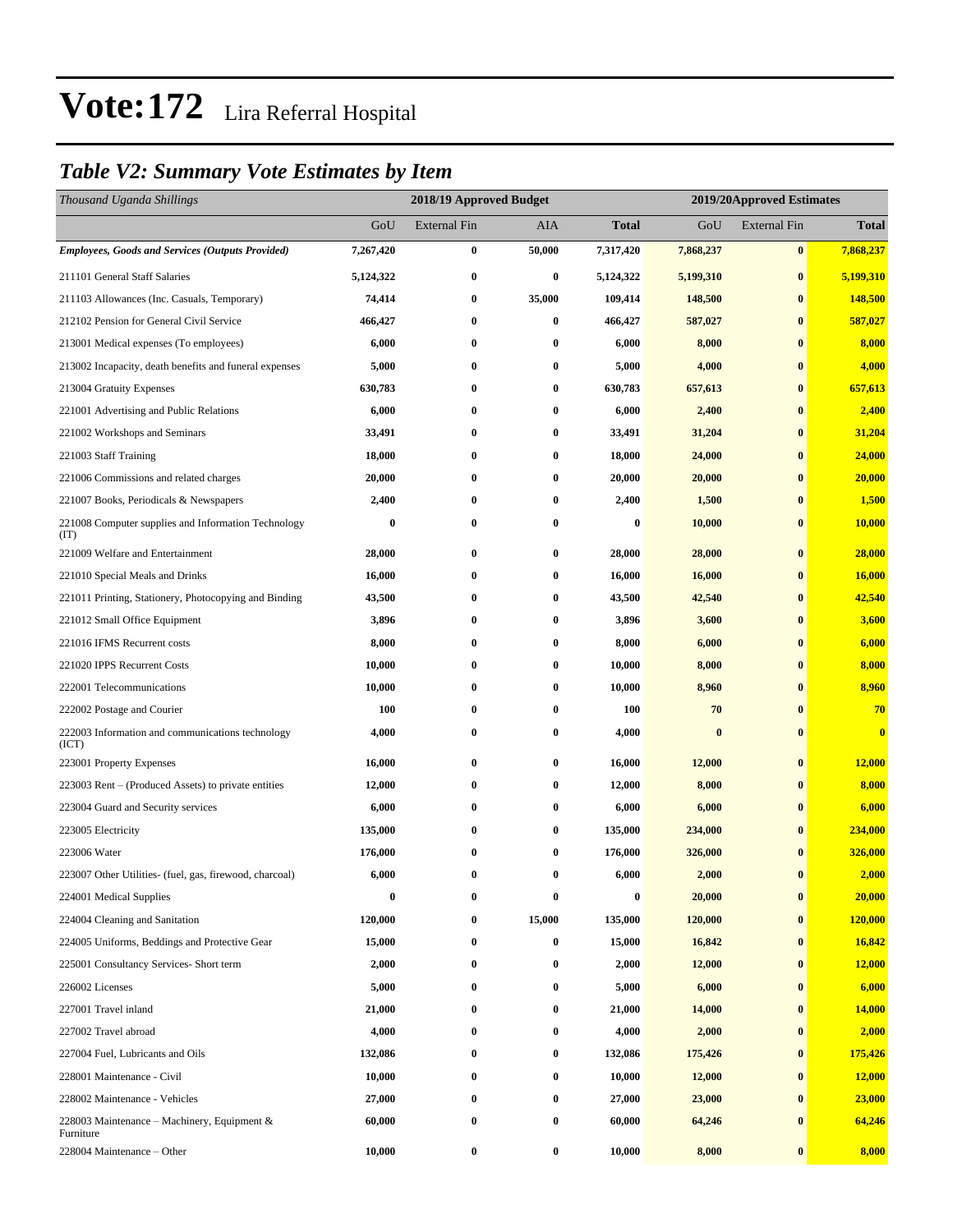| <b>Investment</b> (Capital Purchases)                          | 1,488,000 | $\bf{0}$     | $\bf{0}$     | 1,488,000 | 1,488,000    | $\bf{0}$       | 1,488,000    |
|----------------------------------------------------------------|-----------|--------------|--------------|-----------|--------------|----------------|--------------|
| 281504 Monitoring, Supervision & Appraisal of capital<br>works | 55,000    | $\bf{0}$     | $\bf{0}$     | 55,000    | 90,000       | $\bf{0}$       | 90,000       |
| 312102 Residential Buildings                                   | 1,350,000 | $\bf{0}$     | $\bf{0}$     | 1,350,000 | 900,000      | $\mathbf{0}$   | 900,000      |
| 312104 Other Structures                                        | $\bf{0}$  | $\bf{0}$     | $\bf{0}$     | $\bf{0}$  | 360,000      | $\bf{0}$       | 360,000      |
| 312202 Machinery and Equipment                                 | 33,000    | $\bf{0}$     | $\bf{0}$     | 33,000    | 100,000      | $\bf{0}$       | 100,000      |
| 312203 Furniture & Fixtures                                    | 10,000    | $\bf{0}$     | $\bf{0}$     | 10,000    | 23,000       | $\bf{0}$       | 23,000       |
| 312212 Medical Equipment                                       | $\bf{0}$  | $\bf{0}$     | $\bf{0}$     | $\bf{0}$  | 15,000       | $\bf{0}$       | 15,000       |
| 314201 Materials and supplies                                  | 40,000    | $\bf{0}$     | $\bf{0}$     | 40,000    | $\bf{0}$     | $\bf{0}$       | $\mathbf{0}$ |
| <b>Arrears</b>                                                 | 54,253    | $\bf{0}$     | $\bf{0}$     | 54,253    | 202,626      | $\bf{0}$       | 202,626      |
| 321607 Utility arrears (Budgeting)                             | 54,253    | $\bf{0}$     | $\bf{0}$     | 54,253    | $\mathbf{0}$ | $\bf{0}$       | $\mathbf{0}$ |
| 321612 Water arrears(Budgeting)                                | $\bf{0}$  | $\bf{0}$     | $\mathbf{0}$ | $\bf{0}$  | 58,843       | $\mathbf{0}$   | 58,843       |
| 321613 Telephone arrears (Budgeting)                           | $\bf{0}$  | $\bf{0}$     | $\bf{0}$     | $\bf{0}$  | 58,843       | $\bf{0}$       | 58,843       |
| 321614 Electricity arrears (Budgeting)                         | $\bf{0}$  | $\bf{0}$     | $\bf{0}$     | $\bf{0}$  | 84,939       | $\bf{0}$       | 84,939       |
| <b>Grand Total Vote 172</b>                                    | 8,809,673 | $\bf{0}$     | 50,000       | 8,859,673 | 9,558,863    | $\bf{0}$       | 9,558,863    |
| <b>Total Excluding Arrears</b>                                 | 8,755,420 | $\mathbf{0}$ | 50,000       | 8,805,420 | 9,356,237    | $\overline{0}$ | 9,356,237    |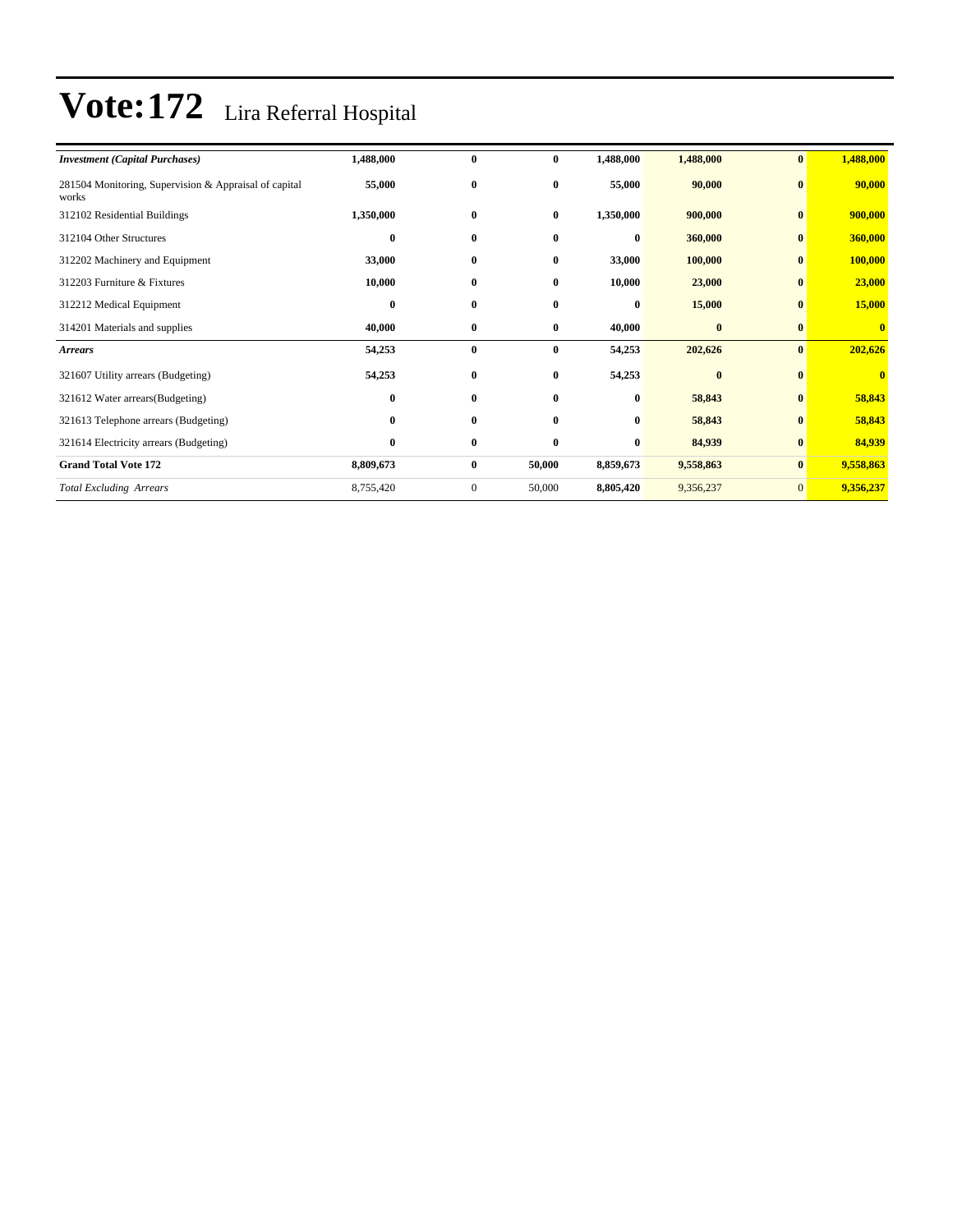### *Table V3: Detailed Estimates by Programme, Sub Programme, Output and Item*

### *Programme :0856 Regional Referral Hospital Services*

*Recurrent Budget Estimates*

### **SubProgramme 01 Lira Referral Hospital Services**

| Thousand Uganda Shillings                                          |                  | 2018/19 Approved Budget |                  |              |                       | 2019/20 Approved Estimates |               |
|--------------------------------------------------------------------|------------------|-------------------------|------------------|--------------|-----------------------|----------------------------|---------------|
| <b>Outputs Provided</b>                                            | Wage             | Non Wage                | AIA              | <b>Total</b> | Wage                  | Non Wage                   | <b>Total</b>  |
| <b>Output 085601 Inpatient services</b>                            |                  |                         |                  |              |                       |                            |               |
| 211103 Allowances (Inc. Casuals, Temporary)                        | $\boldsymbol{0}$ | 20,000                  | 35,000           | 55,000       | $\mathbf{0}$          | 20,000                     | 20,000        |
| 221010 Special Meals and Drinks                                    | $\boldsymbol{0}$ | 8,000                   | $\mathbf{0}$     | 8,000        | $\boldsymbol{0}$      | 8,000                      | 8,000         |
| 223005 Electricity                                                 | $\boldsymbol{0}$ | 70,000                  | $\mathbf{0}$     | 70,000       | $\mathbf{0}$          | 135,000                    | 135,000       |
| 223006 Water                                                       | $\boldsymbol{0}$ | 40,000                  | $\boldsymbol{0}$ | 40,000       | $\mathbf{0}$          | 258,000                    | 258,000       |
| 224004 Cleaning and Sanitation                                     | $\boldsymbol{0}$ | 60,000                  | $\boldsymbol{0}$ | 60,000       | $\boldsymbol{0}$      | 60,000                     | 60,000        |
| 224005 Uniforms, Beddings and Protective Gear                      | $\boldsymbol{0}$ | 15,000                  | $\mathbf{0}$     | 15,000       | $\boldsymbol{0}$      | 15,000                     | <b>15,000</b> |
| 227001 Travel inland                                               | $\boldsymbol{0}$ | 5,000                   | $\mathbf{0}$     | 5,000        | $\boldsymbol{0}$      | 2,000                      | 2,000         |
| 227004 Fuel, Lubricants and Oils                                   | $\boldsymbol{0}$ | 31,000                  | $\mathbf{0}$     | 31,000       | $\mathbf{0}$          | 81,000                     | 81,000        |
| 228004 Maintenance – Other                                         | $\boldsymbol{0}$ | 5,000                   | $\mathbf{0}$     | 5,000        | $\boldsymbol{0}$      | $\mathbf{0}$               | $\bf{0}$      |
| <b>Total Cost of Output 01</b>                                     | 0                | 254,000                 | 35,000           | 289,000      | $\boldsymbol{\theta}$ | 579,000                    | 579,000       |
| Output 085602 Outpatient services                                  |                  |                         |                  |              |                       |                            |               |
| 211103 Allowances (Inc. Casuals, Temporary)                        | $\boldsymbol{0}$ | 10,000                  | $\mathbf{0}$     | 10,000       | $\boldsymbol{0}$      | 10,000                     | 10,000        |
| 221010 Special Meals and Drinks                                    | $\boldsymbol{0}$ | 2,000                   | $\boldsymbol{0}$ | 2,000        | $\boldsymbol{0}$      | 2,000                      | 2,000         |
| 223005 Electricity                                                 | $\boldsymbol{0}$ | 20,000                  | $\mathbf{0}$     | 20,000       | $\boldsymbol{0}$      | 20,000                     | 20,000        |
| 223006 Water                                                       | $\boldsymbol{0}$ | 20,000                  | $\boldsymbol{0}$ | 20,000       | $\boldsymbol{0}$      | 20,000                     | 20,000        |
| 224004 Cleaning and Sanitation                                     | $\boldsymbol{0}$ | 20,000                  | $\mathbf{0}$     | 20.000       | $\mathbf{0}$          | 20,000                     | 20,000        |
| 227001 Travel inland                                               | $\boldsymbol{0}$ | 2,000                   | $\boldsymbol{0}$ | 2,000        | $\boldsymbol{0}$      | 2,000                      | 2,000         |
| 227004 Fuel, Lubricants and Oils                                   | $\boldsymbol{0}$ | 5,000                   | $\boldsymbol{0}$ | 5,000        | $\boldsymbol{0}$      | 5,000                      | 5,000         |
| <b>Total Cost of Output 02</b>                                     | 0                | 79,000                  | 0                | 79,000       | $\boldsymbol{\theta}$ | 79,000                     | 79,000        |
| Output 085603 Medicines and health supplies procured and dispensed |                  |                         |                  |              |                       |                            |               |
| 211103 Allowances (Inc. Casuals, Temporary)                        | $\boldsymbol{0}$ | 4,000                   | $\boldsymbol{0}$ | 4,000        | $\mathbf{0}$          | 6,000                      | 6,000         |
| 223005 Electricity                                                 | $\boldsymbol{0}$ | 10,000                  | $\boldsymbol{0}$ | 10,000       | $\boldsymbol{0}$      | 10,000                     | 10,000        |
| 224001 Medical Supplies                                            | $\overline{0}$   | $\boldsymbol{0}$        | $\overline{0}$   | $\mathbf{0}$ | $\boldsymbol{0}$      | 20,000                     | 20,000        |
| 224004 Cleaning and Sanitation                                     | $\boldsymbol{0}$ | $\boldsymbol{0}$        | 15,000           | 15,000       | $\boldsymbol{0}$      | $\overline{0}$             | $\mathbf{0}$  |
| 227004 Fuel, Lubricants and Oils                                   | $\boldsymbol{0}$ | 5,000                   | $\boldsymbol{0}$ | 5,000        | $\mathbf{0}$          | 5,000                      | 5,000         |
| <b>Total Cost of Output 03</b>                                     | 0                | 19,000                  | 15,000           | 34,000       | $\boldsymbol{\theta}$ | 41,000                     | 41,000        |
| Output 085604 Diagnostic services                                  |                  |                         |                  |              |                       |                            |               |
| 211103 Allowances (Inc. Casuals, Temporary)                        | $\boldsymbol{0}$ | 10.000                  | $\boldsymbol{0}$ | 10,000       | $\mathbf{0}$          | 10,000                     | 10,000        |
| 223005 Electricity                                                 | $\boldsymbol{0}$ | 20,000                  | $\boldsymbol{0}$ | 20,000       | $\boldsymbol{0}$      | 20,000                     | 20,000        |
| 223006 Water                                                       | $\boldsymbol{0}$ | 20,000                  | $\boldsymbol{0}$ | 20,000       | $\boldsymbol{0}$      | 20,000                     | 20,000        |
| 224004 Cleaning and Sanitation                                     | $\overline{0}$   | 10,000                  | $\boldsymbol{0}$ | 10,000       | $\mathbf{0}$          | 10,000                     | 10,000        |
| 226002 Licenses                                                    | $\boldsymbol{0}$ | 5,000                   | $\boldsymbol{0}$ | 5,000        | $\boldsymbol{0}$      | 6,000                      | 6,000         |
| 227004 Fuel, Lubricants and Oils                                   | $\boldsymbol{0}$ | 5,000                   | $\boldsymbol{0}$ | 5,000        | $\boldsymbol{0}$      | 5,000                      | 5,000         |
| <b>Total Cost of Output 04</b>                                     | 0                | 70,000                  | 0                | 70,000       | $\boldsymbol{\theta}$ | 71,000                     | 71,000        |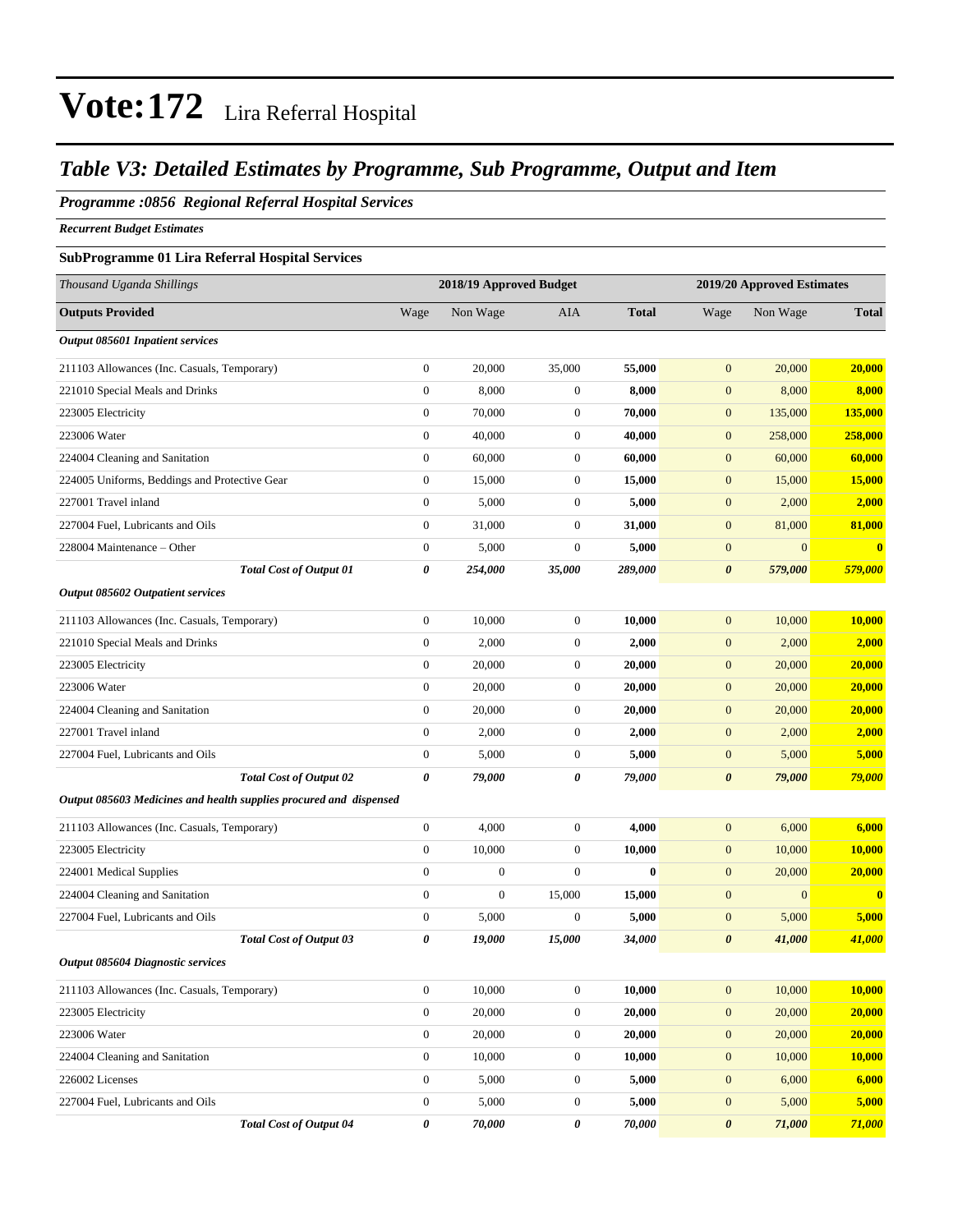#### *Output 085605 Hospital Management and support services*

| 211103 Allowances (Inc. Casuals, Temporary)              | $\boldsymbol{0}$ | 1,914            | $\mathbf{0}$     | 1,914     | $\mathbf{0}$          | 10,000         | 10,000    |
|----------------------------------------------------------|------------------|------------------|------------------|-----------|-----------------------|----------------|-----------|
| 221001 Advertising and Public Relations                  | $\mathbf{0}$     | 6,000            | $\boldsymbol{0}$ | 6,000     | $\mathbf{0}$          | 2,400          | 2,400     |
| 221006 Commissions and related charges                   | $\boldsymbol{0}$ | 20,000           | $\mathbf{0}$     | 20,000    | $\boldsymbol{0}$      | 20,000         | 20,000    |
| 221008 Computer supplies and Information Technology (IT) | $\boldsymbol{0}$ | $\overline{0}$   | $\mathbf{0}$     | $\bf{0}$  | $\mathbf{0}$          | 10,000         | 10,000    |
| 221009 Welfare and Entertainment                         | $\boldsymbol{0}$ | 1,400            | $\mathbf{0}$     | 1,400     | $\mathbf{0}$          | $\overline{0}$ | $\bf{0}$  |
| 221012 Small Office Equipment                            | $\boldsymbol{0}$ | 3,896            | $\mathbf{0}$     | 3,896     | $\boldsymbol{0}$      | 3,600          | 3,600     |
| 221016 IFMS Recurrent costs                              | $\boldsymbol{0}$ | 8,000            | $\mathbf{0}$     | 8,000     | $\boldsymbol{0}$      | 6,000          | 6,000     |
| 222001 Telecommunications                                | $\boldsymbol{0}$ | 8,800            | $\mathbf{0}$     | 8,800     | $\boldsymbol{0}$      | 8,000          | 8,000     |
| 222002 Postage and Courier                               | $\overline{0}$   | 100              | $\mathbf{0}$     | 100       | $\boldsymbol{0}$      | 70             | 70        |
| 222003 Information and communications technology (ICT)   | $\boldsymbol{0}$ | 4,000            | $\mathbf{0}$     | 4,000     | $\mathbf{0}$          | $\mathbf{0}$   | $\bf{0}$  |
| 223001 Property Expenses                                 | $\boldsymbol{0}$ | 16,000           | $\mathbf{0}$     | 16,000    | $\boldsymbol{0}$      | 12,000         | 12,000    |
| 223003 Rent – (Produced Assets) to private entities      | $\mathbf{0}$     | 12,000           | $\boldsymbol{0}$ | 12,000    | $\mathbf{0}$          | 8,000          | 8,000     |
| 223004 Guard and Security services                       | $\boldsymbol{0}$ | 6,000            | $\mathbf{0}$     | 6,000     | $\boldsymbol{0}$      | 6,000          | 6,000     |
| 223005 Electricity                                       | $\overline{0}$   | $\overline{0}$   | $\mathbf{0}$     | $\bf{0}$  | $\mathbf{0}$          | 34,000         | 34,000    |
| 223006 Water                                             | $\boldsymbol{0}$ | 91,000           | $\mathbf{0}$     | 91,000    | $\mathbf{0}$          | 23,000         | 23,000    |
| 223007 Other Utilities- (fuel, gas, firewood, charcoal)  | $\boldsymbol{0}$ | 6,000            | $\mathbf{0}$     | 6,000     | $\boldsymbol{0}$      | 2,000          | 2,000     |
| 224004 Cleaning and Sanitation                           | $\mathbf{0}$     | 10,000           | $\mathbf{0}$     | 10,000    | $\boldsymbol{0}$      | 10,000         | 10,000    |
| 225001 Consultancy Services- Short term                  | $\boldsymbol{0}$ | 2,000            | $\mathbf{0}$     | 2,000     | $\boldsymbol{0}$      | 12,000         | 12,000    |
| 227001 Travel inland                                     | $\boldsymbol{0}$ | 5,480            | $\mathbf{0}$     | 5,480     | $\mathbf{0}$          | 2,000          | 2,000     |
| 227002 Travel abroad                                     | $\boldsymbol{0}$ | 4,000            | $\mathbf{0}$     | 4,000     | $\mathbf{0}$          | 2,000          | 2,000     |
| 227004 Fuel, Lubricants and Oils                         | $\boldsymbol{0}$ | 45,086           | $\mathbf{0}$     | 45,086    | $\boldsymbol{0}$      | 40,226         | 40,226    |
| 228001 Maintenance - Civil                               | $\mathbf{0}$     | 10,000           | $\mathbf{0}$     | 10,000    | $\mathbf{0}$          | 12,000         | 12,000    |
| 228002 Maintenance - Vehicles                            | $\boldsymbol{0}$ | 20,000           | $\mathbf{0}$     | 20,000    | $\boldsymbol{0}$      | 16,000         | 16,000    |
| 228004 Maintenance – Other                               | $\boldsymbol{0}$ | 5,000            | $\mathbf{0}$     | 5,000     | $\mathbf{0}$          | 8,000          | 8,000     |
| <b>Total Cost of Output 05</b>                           | 0                | 286,676          | 0                | 286,676   | $\boldsymbol{\theta}$ | 247,296        | 247,296   |
| Output 085606 Prevention and rehabilitation services     |                  |                  |                  |           |                       |                |           |
| 211103 Allowances (Inc. Casuals, Temporary)              | $\boldsymbol{0}$ | $\overline{0}$   | $\boldsymbol{0}$ | $\bf{0}$  | $\mathbf{0}$          | 64,000         | 64,000    |
| 221010 Special Meals and Drinks                          | $\boldsymbol{0}$ | 6,000            | $\mathbf{0}$     | 6,000     | $\mathbf{0}$          | 6,000          | 6,000     |
| 223005 Electricity                                       | $\boldsymbol{0}$ | 5,000            | $\mathbf{0}$     | 5,000     | $\mathbf{0}$          | 5,000          | 5,000     |
| 223006 Water                                             | $\boldsymbol{0}$ | 5,000            | $\mathbf{0}$     | 5,000     | $\mathbf{0}$          | 5,000          | 5,000     |
| 224004 Cleaning and Sanitation                           | 0                | 20,000           | $\mathbf{0}$     | 20,000    | $\boldsymbol{0}$      | 20,000         | 20,000    |
| Total Cost of Output 06                                  | 0                | 36,000           | 0                | 36,000    | $\boldsymbol{\theta}$ | 100,000        | 100,000   |
| <b>Output 085607 Immunisation Services</b>               |                  |                  |                  |           |                       |                |           |
| 211103 Allowances (Inc. Casuals, Temporary)              | $\boldsymbol{0}$ | 5,000            | $\boldsymbol{0}$ | 5,000     | $\boldsymbol{0}$      | 5,000          | 5,000     |
| 223005 Electricity                                       | $\boldsymbol{0}$ | 10,000           | $\boldsymbol{0}$ | 10,000    | $\boldsymbol{0}$      | 10,000         | 10,000    |
| 227004 Fuel, Lubricants and Oils                         | $\boldsymbol{0}$ | 21,000           | $\boldsymbol{0}$ | 21,000    | $\mathbf{0}$          | 20,000         | 20,000    |
| <b>Total Cost of Output 07</b>                           | 0                | 36,000           | 0                | 36,000    | $\boldsymbol{\theta}$ | 35,000         | 35,000    |
| <b>Output 085619 Human Resource Management Services</b>  |                  |                  |                  |           |                       |                |           |
| 211101 General Staff Salaries                            | 5,116,167        | $\boldsymbol{0}$ | $\boldsymbol{0}$ | 5,116,167 | 5,191,154             | $\overline{0}$ | 5,191,154 |
| 211103 Allowances (Inc. Casuals, Temporary)              | $\boldsymbol{0}$ | 4,000            | $\boldsymbol{0}$ | 4,000     | $\boldsymbol{0}$      | 4,000          | 4,000     |
| 212102 Pension for General Civil Service                 | $\boldsymbol{0}$ | 466,427          | $\boldsymbol{0}$ | 466,427   | $\mathbf{0}$          | 587,027        | 587,027   |
| 213001 Medical expenses (To employees)                   | 0                | 6,000            | $\boldsymbol{0}$ | 6,000     | $\mathbf{0}$          | 8,000          | 8,000     |
| 213002 Incapacity, death benefits and funeral expenses   | 0                | 5,000            | $\boldsymbol{0}$ | 5,000     | $\mathbf{0}$          | 4,000          | 4,000     |
|                                                          |                  |                  |                  |           |                       |                |           |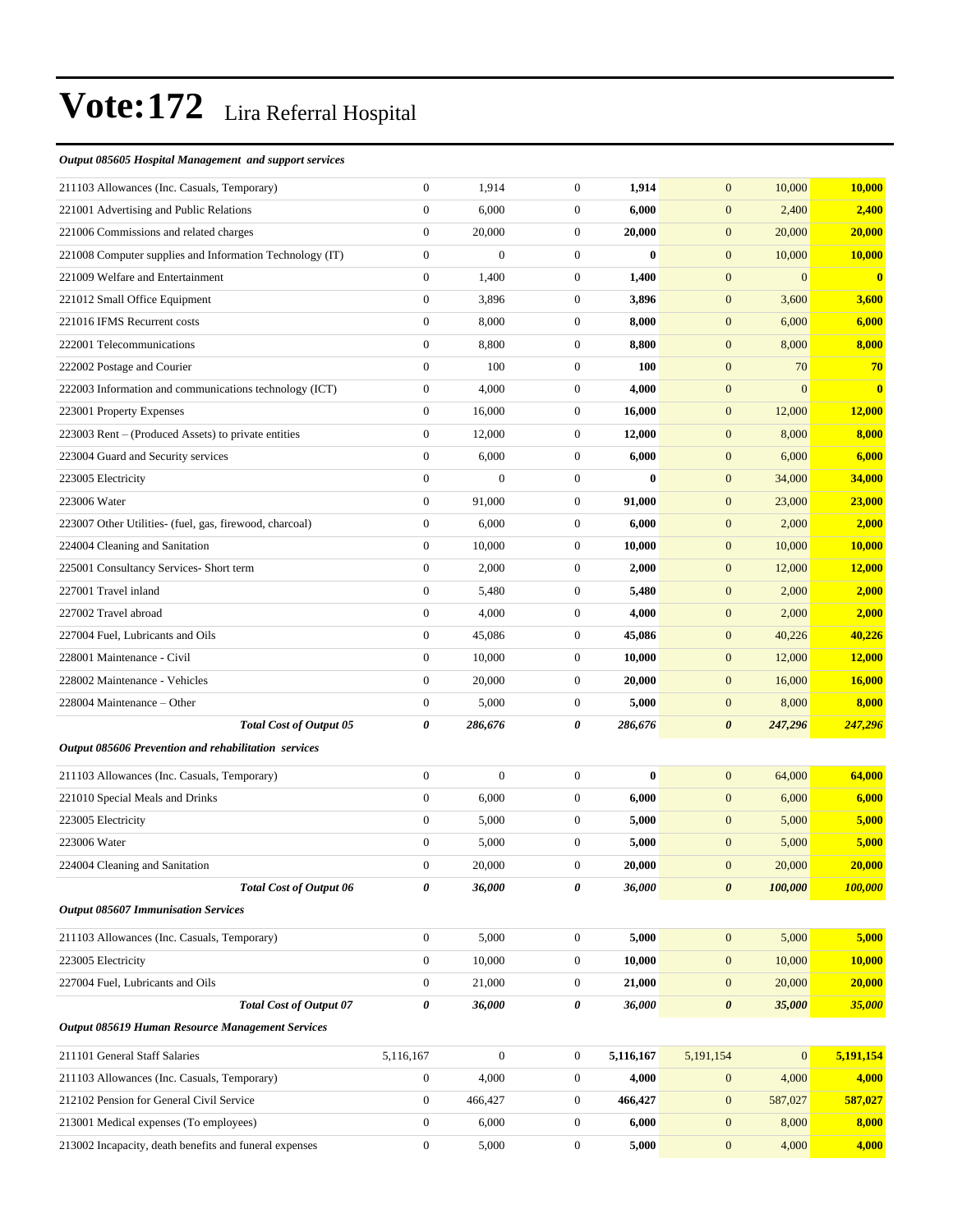| 213004 Gratuity Expenses                               | $\boldsymbol{0}$ | 630,783                 | $\boldsymbol{0}$      | 630,783      | $\mathbf{0}$          | 657,613                    | 657,613                 |
|--------------------------------------------------------|------------------|-------------------------|-----------------------|--------------|-----------------------|----------------------------|-------------------------|
| 221002 Workshops and Seminars                          | $\overline{0}$   | 13,000                  | $\theta$              | 13,000       | $\mathbf{0}$          | 18,000                     | 18,000                  |
| 221003 Staff Training                                  | $\boldsymbol{0}$ | 6,000                   | $\boldsymbol{0}$      | 6,000        | $\boldsymbol{0}$      | 14,000                     | 14,000                  |
| 221009 Welfare and Entertainment                       | $\boldsymbol{0}$ | 25,000                  | $\mathbf{0}$          | 25,000       | $\mathbf{0}$          | 26,000                     | 26,000                  |
| 221020 IPPS Recurrent Costs                            | $\overline{0}$   | 10,000                  | $\theta$              | 10,000       | $\mathbf{0}$          | 8,000                      | 8,000                   |
| 222001 Telecommunications                              | $\overline{0}$   | 400                     | $\mathbf{0}$          | 400          | $\mathbf{0}$          | $\mathbf{0}$               | $\overline{\mathbf{0}}$ |
| 227001 Travel inland                                   | $\overline{0}$   | 4,520                   | $\overline{0}$        | 4,520        | $\mathbf{0}$          | 4,000                      | 4,000                   |
| 227004 Fuel, Lubricants and Oils                       | $\boldsymbol{0}$ | 4,000                   | $\mathbf{0}$          | 4,000        | $\boldsymbol{0}$      | 4,000                      | 4,000                   |
| <b>Total Cost of Output 19</b>                         | 5,116,167        | 1,175,130               | $\boldsymbol{\theta}$ | 6,291,297    | 5,191,154             | 1,334,640                  | 6,525,794               |
| <b>Output 085620 Records Management Services</b>       |                  |                         |                       |              |                       |                            |                         |
| 211103 Allowances (Inc. Casuals, Temporary)            | $\mathbf{0}$     | 2,000                   | $\overline{0}$        | 2,000        | $\mathbf{0}$          | 2,000                      | 2,000                   |
| 221007 Books, Periodicals & Newspapers                 | $\overline{0}$   | 2,400                   | $\overline{0}$        | 2,400        | $\mathbf{0}$          | 1,500                      | 1,500                   |
| 221011 Printing, Stationery, Photocopying and Binding  | $\boldsymbol{0}$ | 39,000                  | $\boldsymbol{0}$      | 39,000       | $\boldsymbol{0}$      | 39,000                     | 39,000                  |
| 222001 Telecommunications                              | $\overline{0}$   | 400                     | $\theta$              | 400          | $\overline{0}$        | $\mathbf{0}$               | $\overline{\mathbf{0}}$ |
| <b>Total Cost of Output 20</b>                         | 0                | 43,800                  | $\pmb{\theta}$        | 43,800       | $\boldsymbol{\theta}$ | 42,500                     | 42,500                  |
| <b>Total Cost Of Outputs Provided</b>                  | 5,116,167        | 1,999,606               | 50,000                | 7,165,773    | 5,191,154             | 2,529,436                  | 7,720,590               |
| <b>Arrears</b>                                         | Wage             | Non Wage                | AIA                   | <b>Total</b> | Wage                  | Non Wage                   | <b>Total</b>            |
| Output 085699 Arrears                                  |                  |                         |                       |              |                       |                            |                         |
|                                                        |                  |                         |                       |              |                       |                            |                         |
| 321607 Utility arrears (Budgeting)                     | $\boldsymbol{0}$ | 54,253                  | $\mathbf{0}$          | 54,253       | $\mathbf{0}$          | $\mathbf{0}$               | $\overline{\mathbf{0}}$ |
| 321612 Water arrears(Budgeting)                        | $\overline{0}$   | $\mathbf{0}$            | $\overline{0}$        | $\mathbf{0}$ | $\mathbf{0}$          | 58,843                     | 58,843                  |
| 321613 Telephone arrears (Budgeting)                   | $\boldsymbol{0}$ | $\boldsymbol{0}$        | $\mathbf{0}$          | $\bf{0}$     | $\mathbf{0}$          | 58,843                     | 58,843                  |
| 321614 Electricity arrears (Budgeting)                 | $\overline{0}$   | $\mathbf{0}$            | $\theta$              | $\bf{0}$     | $\mathbf{0}$          | 84,939                     | 84,939                  |
| <b>Total Cost of Output 99</b>                         | 0                | 54,253                  | 0                     | 54,253       | $\boldsymbol{\theta}$ | 202,626                    | 202,626                 |
| <b>Total Cost Of Arrears</b>                           | $\bf{0}$         | 54,253                  | $\bf{0}$              | 54,253       | $\bf{0}$              | 202,626                    | 202,626                 |
| <b>Total Cost for SubProgramme 01</b>                  | 5,116,167        | 2,053,859               | 50,000                | 7,220,026    | 5,191,154             | 2,732,062                  | 7,923,216               |
| <b>Total Excluding Arrears</b>                         | 5,116,167        | 1,999,606               | 50,000                | 7,165,773    | 5,191,154             | 2,529,436                  | 7,720,590               |
| SubProgramme 02 Lira Referral Hospital Internal Audit  |                  |                         |                       |              |                       |                            |                         |
| Thousand Uganda Shillings                              |                  | 2018/19 Approved Budget |                       |              |                       | 2019/20 Approved Estimates |                         |
| <b>Outputs Provided</b>                                | Wage             | Non Wage                | AIA                   | <b>Total</b> | Wage                  | Non Wage                   | <b>Total</b>            |
| Output 085605 Hospital Management and support services |                  |                         |                       |              |                       |                            |                         |

| 211101 General Staff Salaries                         | 8,155          | $\mathbf{0}$ | $\mathbf{0}$   | 8,155  | 8,155          | $\mathbf{0}$ | 8,155    |
|-------------------------------------------------------|----------------|--------------|----------------|--------|----------------|--------------|----------|
| 211103 Allowances (Inc. Casuals, Temporary)           | $\theta$       | 4,000        | $\mathbf{0}$   | 4,000  | $\overline{0}$ | 4,000        | 4,000    |
| 221002 Workshops and Seminars                         | $\mathbf{0}$   | 2,000        | $\overline{0}$ | 2,000  | $\overline{0}$ | $\Omega$     | $\bf{0}$ |
| 221003 Staff Training                                 | $\theta$       | 2,000        | $\mathbf{0}$   | 2,000  | $\overline{0}$ | $\mathbf{0}$ | $\bf{0}$ |
| 221009 Welfare and Entertainment                      | $\mathbf{0}$   | 1,600        | $\mathbf{0}$   | 1,600  | $\overline{0}$ | 2,000        | 2,000    |
| 221011 Printing, Stationery, Photocopying and Binding | $\overline{0}$ | 1,000        | $\mathbf{0}$   | 1,000  | $\overline{0}$ | 1,000        | 1,000    |
| 222001 Telecommunications                             | $\Omega$       | 400          | $\mathbf{0}$   | 400    | $\overline{0}$ | $\Omega$     | $\bf{0}$ |
| 227001 Travel inland                                  | $\mathbf{0}$   | 4,000        | $\mathbf{0}$   | 4,000  | $\overline{0}$ | 4,000        | 4,000    |
| <b>Total Cost of Output 05</b>                        | 8,155          | 15,000       | 0              | 23,155 | 8,155          | 11,000       | 19,155   |
| <b>Total Cost Of Outputs Provided</b>                 | 8,155          | 15,000       | $\bf{0}$       | 23,155 | 8,155          | 11,000       | 19,155   |
| <b>Total Cost for SubProgramme 02</b>                 | 8,155          | 15,000       | $\bf{0}$       | 23,155 | 8,155          | 11,000       | 19,155   |
| <b>Total Excluding Arrears</b>                        | 8,155          | 15,000       | $\mathbf{0}$   | 23,155 | 8,155          | 11,000       | 19,155   |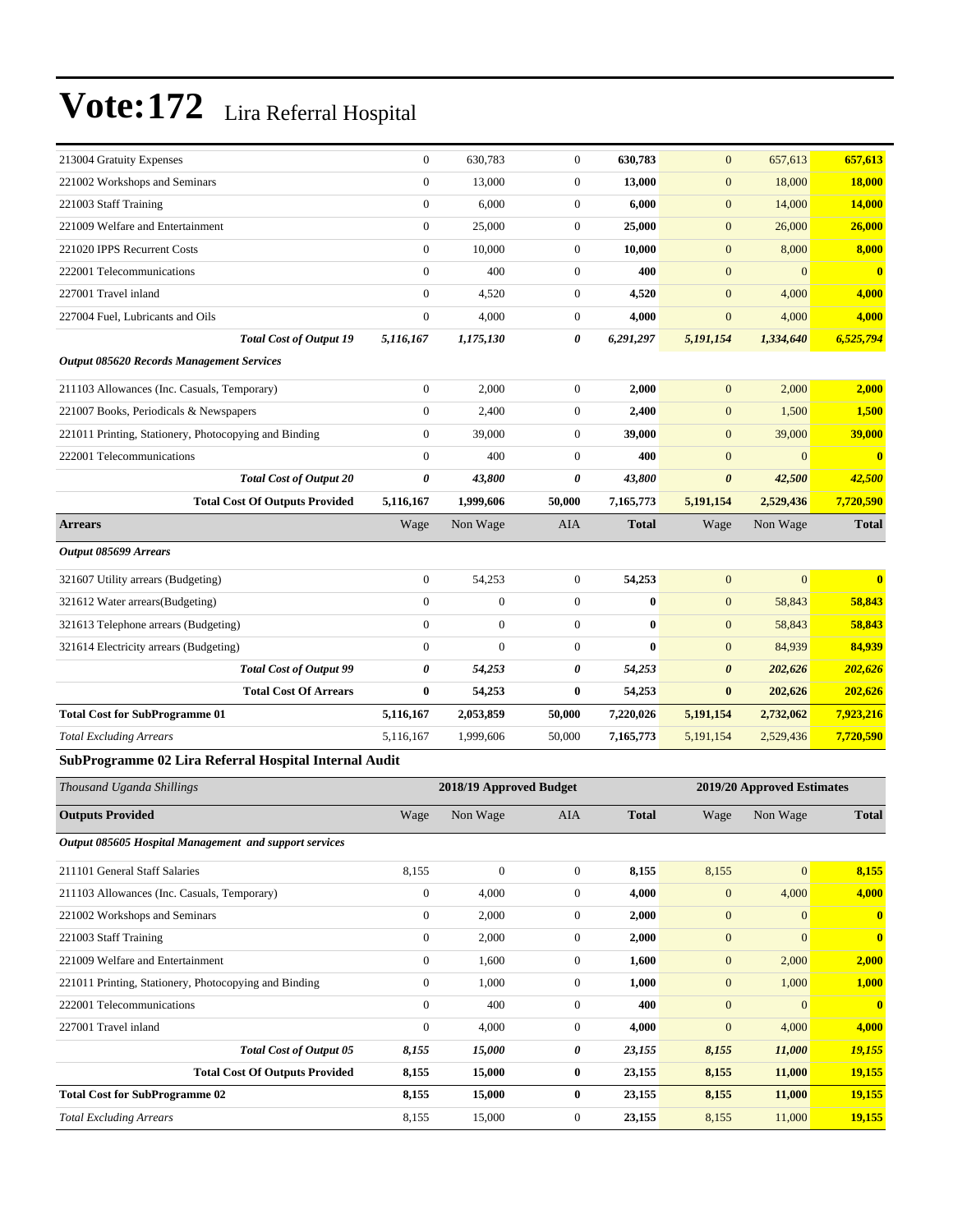### **SubProgramme 03 Lira Regional Maintenance**

| Thousand Uganda Shillings                              |                | 2018/19 Approved Budget |                |              |                       | 2019/20 Approved Estimates |              |
|--------------------------------------------------------|----------------|-------------------------|----------------|--------------|-----------------------|----------------------------|--------------|
| <b>Outputs Provided</b>                                | Wage           | Non Wage                | <b>AIA</b>     | <b>Total</b> | Wage                  | Non Wage                   | <b>Total</b> |
| Output 085605 Hospital Management and support services |                |                         |                |              |                       |                            |              |
| 211103 Allowances (Inc. Casuals, Temporary)            | $\overline{0}$ | 13,500                  | $\overline{0}$ | 13,500       | $\mathbf{0}$          | 13,500                     | 13,500       |
| 221002 Workshops and Seminars                          | $\overline{0}$ | 18,491                  | $\mathbf{0}$   | 18,491       | $\mathbf{0}$          | 13,204                     | 13,204       |
| 221003 Staff Training                                  | $\overline{0}$ | 10,000                  | $\Omega$       | 10,000       | $\overline{0}$        | 10,000                     | 10,000       |
| 221011 Printing, Stationery, Photocopying and Binding  | 0              | 3,500                   | $\mathbf{0}$   | 3,500        | $\mathbf{0}$          | 2,540                      | 2,540        |
| 222001 Telecommunications                              | $\mathbf{0}$   | $\mathbf{0}$            | $\mathbf{0}$   | $\bf{0}$     | $\mathbf{0}$          | 960                        | 960          |
| 224005 Uniforms, Beddings and Protective Gear          | $\Omega$       | $\mathbf{0}$            | $\mathbf{0}$   | $\bf{0}$     | $\mathbf{0}$          | 1,842                      | 1,842        |
| 227004 Fuel, Lubricants and Oils                       | $\overline{0}$ | 16,000                  | $\overline{0}$ | 16,000       | $\mathbf{0}$          | 15,200                     | 15,200       |
| 228002 Maintenance - Vehicles                          | $\overline{0}$ | 7,000                   | $\mathbf{0}$   | 7,000        | $\mathbf{0}$          | 7,000                      | 7,000        |
| 228003 Maintenance – Machinery, Equipment & Furniture  | $\overline{0}$ | 60,000                  | $\overline{0}$ | 60,000       | $\mathbf{0}$          | 64,246                     | 64,246       |
| <b>Total Cost of Output 05</b>                         | 0              | 128,491                 | 0              | 128,491      | $\boldsymbol{\theta}$ | 128,491                    | 128,491      |
| <b>Total Cost Of Outputs Provided</b>                  | $\mathbf{0}$   | 128,491                 | $\bf{0}$       | 128,491      | $\bf{0}$              | 128,491                    | 128,491      |
| <b>Total Cost for SubProgramme 03</b>                  | $\mathbf{0}$   | 128,491                 | $\bf{0}$       | 128,491      | $\bf{0}$              | 128,491                    | 128,491      |
| <b>Total Excluding Arrears</b>                         | $\overline{0}$ | 128,491                 | $\overline{0}$ | 128,491      | $\mathbf{0}$          | 128,491                    | 128,491      |
| <b>Development Budget Estimates</b>                    |                |                         |                |              |                       |                            |              |

### **Project 1004 Lira Rehabilitation Referral Hospital**

| Thousand Uganda Shillings                                              |                               | 2018/19 Approved Budget |                |              |                               | 2019/20 Approved Estimates |                         |
|------------------------------------------------------------------------|-------------------------------|-------------------------|----------------|--------------|-------------------------------|----------------------------|-------------------------|
| <b>Capital Purchases</b>                                               | <b>GoU Dev't External Fin</b> |                         | <b>AIA</b>     | <b>Total</b> | GoU Dev't External Fin        |                            | <b>Total</b>            |
| Output 085680 Hospital Construction/rehabilitation                     |                               |                         |                |              |                               |                            |                         |
| 281504 Monitoring, Supervision & Appraisal of capital works            | $\boldsymbol{0}$              | $\boldsymbol{0}$        | $\overline{0}$ | $\bf{0}$     | 40,000                        | $\overline{0}$             | 40,000                  |
| 312104 Other Structures                                                | $\overline{0}$                | $\boldsymbol{0}$        | $\overline{0}$ | $\bf{0}$     | 360,000                       | $\overline{0}$             | 360,000                 |
| Total Cost Of Output 085680                                            | 0                             | 0                       | 0              | 0            | 400,000                       | $\boldsymbol{\theta}$      | 400,000                 |
| Output 085681 Staff houses construction and rehabilitation             |                               |                         |                |              |                               |                            |                         |
| 281504 Monitoring, Supervision & Appraisal of capital works            | 55,000                        | $\overline{0}$          | $\overline{0}$ | 55,000       | 50,000                        | $\overline{0}$             | 50,000                  |
| 312102 Residential Buildings                                           | 600,000                       | $\mathbf{0}$            | $\overline{0}$ | 600,000      | 900,000                       | $\overline{0}$             | 900,000                 |
| Total Cost Of Output 085681                                            | 655,000                       | 0                       | 0              | 655,000      | 950,000                       | $\boldsymbol{\theta}$      | 950,000                 |
| Output 085683 OPD and other ward construction and rehabilitation       |                               |                         |                |              |                               |                            |                         |
| 312102 Residential Buildings                                           | 750,000                       | $\mathbf{0}$            | $\overline{0}$ | 750,000      | $\overline{0}$                | $\overline{0}$             | $\mathbf{0}$            |
| Total Cost Of Output 085683                                            | 750,000                       | 0                       | 0              | 750,000      | $\boldsymbol{\theta}$         | $\boldsymbol{\theta}$      | $\boldsymbol{\theta}$   |
| <b>Total Cost for Capital Purchases</b>                                | 1,405,000                     | $\boldsymbol{0}$        | $\overline{0}$ | 1,405,000    | 1,350,000                     | $\overline{0}$             | 1,350,000               |
| <b>Total Cost for Project: 1004</b>                                    | 1,405,000                     | $\mathbf{0}$            | $\overline{0}$ | 1,405,000    | 1,350,000                     | $\overline{0}$             | 1,350,000               |
| <b>Total Excluding Arrears</b>                                         | 1,405,000                     | $\boldsymbol{0}$        | $\overline{0}$ | 1,405,000    | 1,350,000                     | $\overline{0}$             | 1,350,000               |
| Project 1477 Institutional Support to Lira Regional Hospital           |                               |                         |                |              |                               |                            |                         |
| Thousand Uganda Shillings                                              |                               | 2018/19 Approved Budget |                |              |                               | 2019/20 Approved Estimates |                         |
| <b>Capital Purchases</b>                                               | <b>GoU Dev't External Fin</b> |                         | <b>AIA</b>     | <b>Total</b> | <b>GoU Dev't External Fin</b> |                            | <b>Total</b>            |
| Output 085675 Purchase of Motor Vehicles and Other Transport Equipment |                               |                         |                |              |                               |                            |                         |
| 314201 Materials and supplies                                          | 40,000                        | $\boldsymbol{0}$        | $\overline{0}$ | 40.000       | $\overline{0}$                | $\overline{0}$             | $\overline{\mathbf{0}}$ |
| Total Cost Of Output 085675                                            | 40,000                        | 0                       | 0              | 40,000       | $\boldsymbol{\theta}$         | $\boldsymbol{\theta}$      | $\boldsymbol{\theta}$   |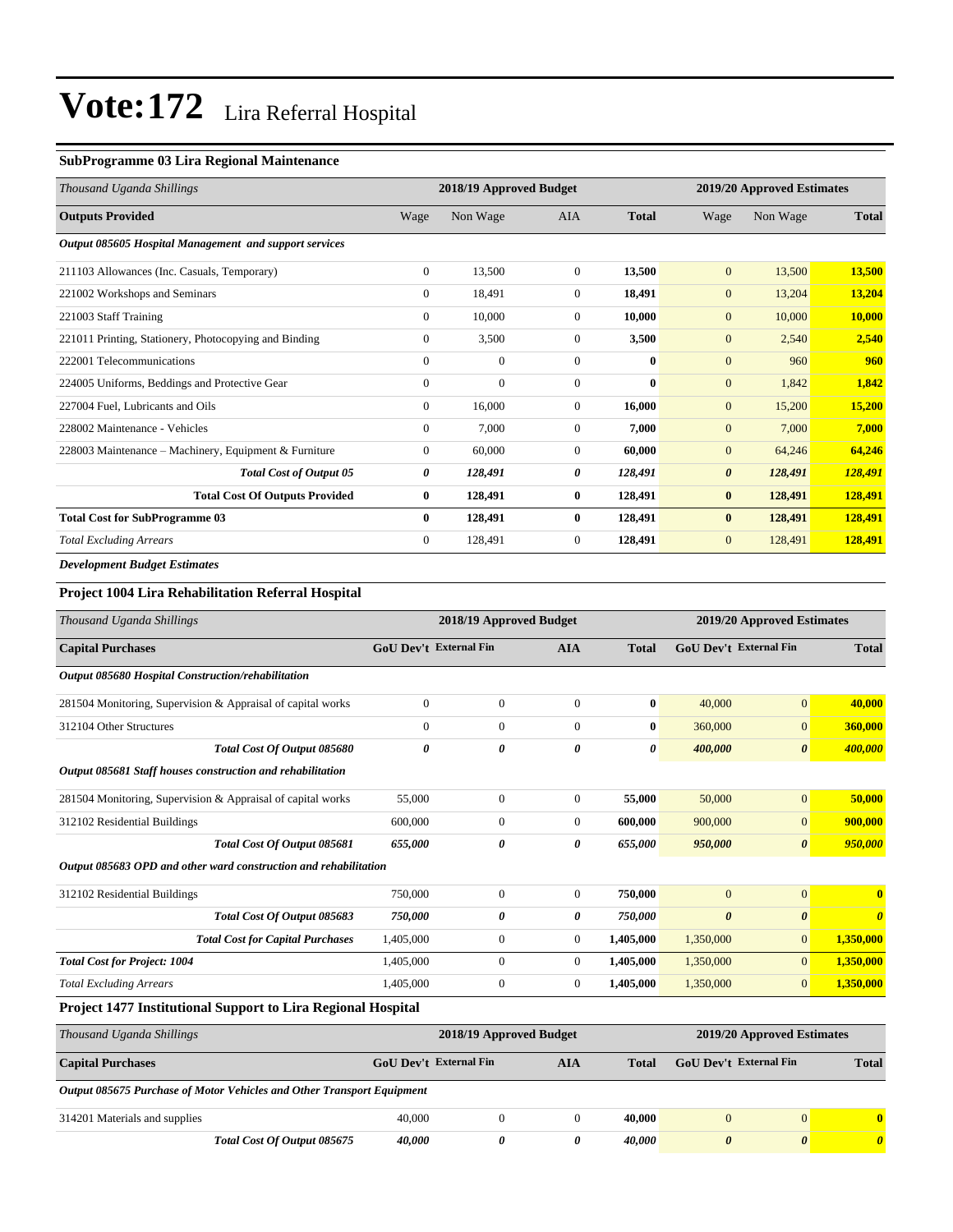#### *Output 085677 Purchase of Specialised Machinery & Equipment*

| 33,000                                                                  | $\mathbf{0}$        | $\theta$       | 33,000       | 100,000   | $\mathbf{0}$          | 100,000                                |
|-------------------------------------------------------------------------|---------------------|----------------|--------------|-----------|-----------------------|----------------------------------------|
| 33,000                                                                  | 0                   | 0              | 33,000       | 100,000   | $\boldsymbol{\theta}$ | 100,000                                |
| Output 085678 Purchase of Office and Residential Furniture and Fittings |                     |                |              |           |                       |                                        |
| 10,000                                                                  | $\boldsymbol{0}$    | $\overline{0}$ | 10,000       | 8,000     | $\mathbf{0}$          | 8,000                                  |
| 10,000                                                                  | 0                   | 0              | 10,000       | 8,000     | $\boldsymbol{\theta}$ | 8,000                                  |
|                                                                         |                     |                |              |           |                       |                                        |
| $\overline{0}$                                                          | $\overline{0}$      | $\theta$       | $\bf{0}$     | 15,000    | $\mathbf{0}$          | 15,000                                 |
| $\mathbf{0}$                                                            | $\boldsymbol{0}$    | $\theta$       | $\bf{0}$     | 15,000    | $\boldsymbol{0}$      | 15,000                                 |
| 0                                                                       | 0                   | 0              | 0            | 30,000    | $\boldsymbol{\theta}$ | 30,000                                 |
| 83,000                                                                  | $\boldsymbol{0}$    | $\overline{0}$ | 83,000       | 138,000   | $\mathbf{0}$          | 138,000                                |
| 83,000                                                                  | $\boldsymbol{0}$    | $\theta$       | 83,000       | 138,000   | $\overline{0}$        | 138,000                                |
| 83,000                                                                  | $\boldsymbol{0}$    | $\theta$       | 83,000       | 138,000   | $\mathbf{0}$          | 138,000                                |
| GoU                                                                     | <b>External Fin</b> | <b>AIA</b>     | <b>Total</b> | GoU       | <b>External Fin</b>   | <b>Total</b>                           |
| 8,809,673                                                               | 0                   | 50,000         | 8,859,673    | 9,558,863 |                       | 9,558,863                              |
| 8,755,420                                                               | $\boldsymbol{0}$    | 50,000         | 8,805,420    | 9,356,237 | $\mathbf{0}$          | 9,356,237                              |
| GoU                                                                     | <b>External Fin</b> | <b>AIA</b>     | <b>Total</b> | GoU       | <b>External Fin.</b>  | <b>Total</b>                           |
| 8,809,673                                                               | $\bf{0}$            | 50,000         | 8,859,673    | 9,558,863 |                       | 9,558,863                              |
| 8,755,420                                                               | $\overline{0}$      | 50,000         | 8,805,420    | 9,356,237 |                       | 9,356,237                              |
|                                                                         |                     |                |              |           |                       | $\bf{0}$<br>$\bf{0}$<br>$\overline{0}$ |